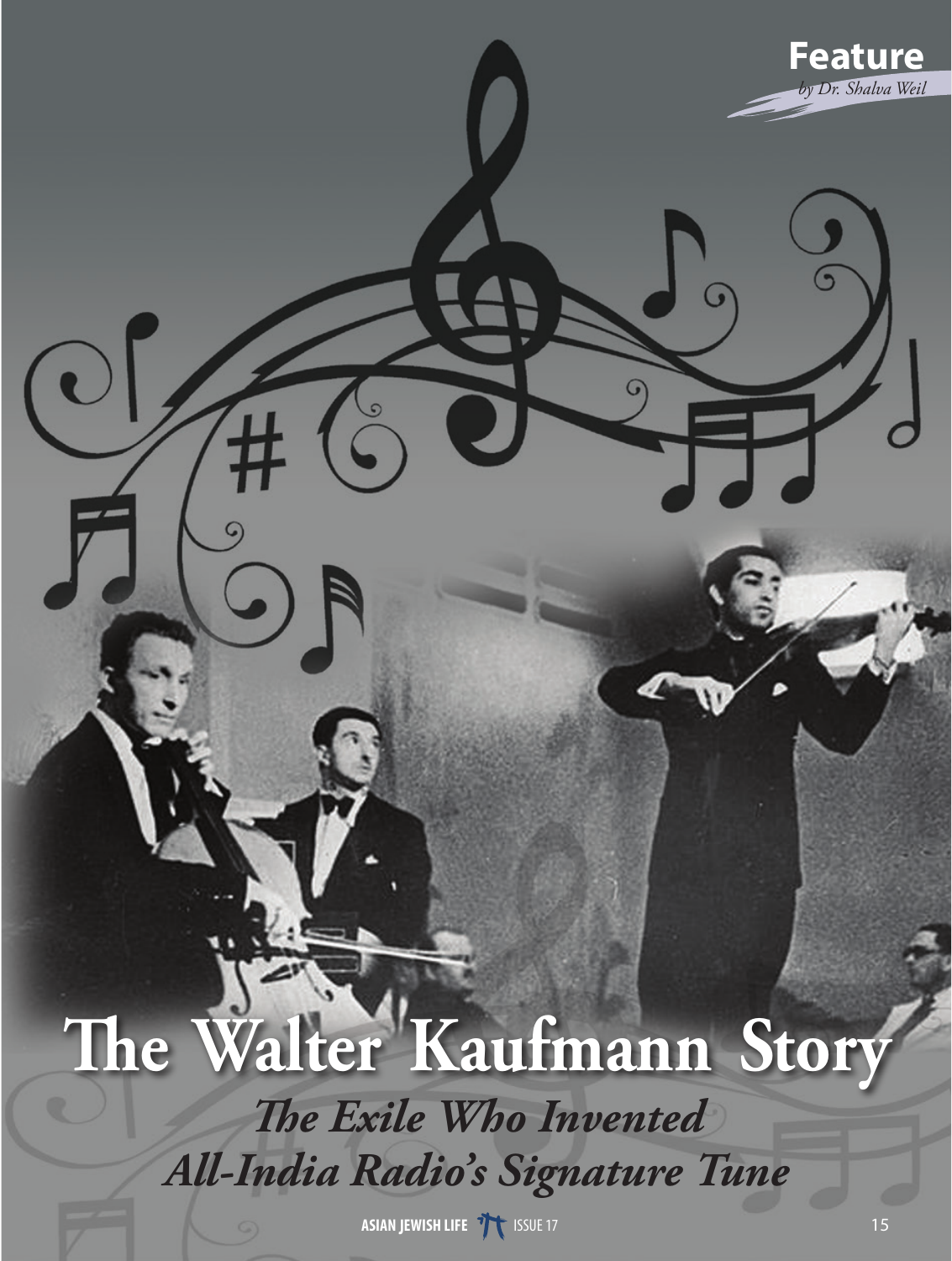

## *This article is the second in a series that touches upon the Jewish experience in India during the Holocaust.*

In March 1995, I was honoured to be<br>invited by the Max Mueller Bhavan<br>in New Delhi to a symposium<br>entitled "Central European Jewish<br>Emigration to India 1933-1945". The n March 1995, I was honoured to be invited by the Max Mueller Bhavan in New Delhi to a symposium entitled "Central European Jewish proceedings of this symposium were published afterwards in a book edited by Profs. Anil Bhatti and Johannes H. Voigt and entitled "Jewish Exiles in India 1933-1945". I myself lectured on the way Indian Jews received the European Jewish refugees in India after they had fled from the Holocaust. To the best of my knowledge, I was the only Jew at the meeting.

The symposium opened my eyes to a whole new facet of India, a country which acted as a haven for Jewish emigres and refugees fleeing the terrible happenings in Europe. Facism had pushed some exiles to India prior to the outbreak of the Second World War. Others came straight to India disheveled and wretched from the concentration camps of Dachau and Auschwitz.

One of the 'lucky' ones was the internationally renowned composer and musician Walter Kaufmann. He had correctly assessed the political situation in Europe, and, drawn to the music of the East, he found a refuge in India, where he resided from 1934-1946.

Kaufmann was a Czech national born in 1907 in Karlsbad, today Karlovy Vary. His father, Julius Kaufmann, was Jewish and his mother had converted to Judaism from Christianity when they married. Julius died near the Czech border after they fled Karlsbad under the Nazis, and when his mother returned to the city after

the Second World War, her house was confiscated since it belonged officially to a German.

Wandering through the streets of Karlovy Vary only a couple of months ago, I still found the city inspiring. I attended a stunning concert in a church with a seven-storey organ and listened to some of the best renditions I know of classical music. In the pre-Nazi years, Karlovy Vary must have been a musical paradise. Walter Kaufmann first learned music from his famous uncle Moritz Kaufmann, who was deported from Prague to Theresienstadt and from there to the Treblinka concentration camp, where he died in 1943.

From 1927 to 1933, Walter conducted summer seasons of opera in Berlin, Karlsbad, and Eger, Bohemia. In 1934, his thesis on Gustav Mahler was accepted by the German University in Prague, but when Kaufmann discovered that his supervisor, Prof. Gustav Becking, was the leader of the local Nazi youth group, he wrote to him that he could not accept the doctorate. In Kaufmann's autobiography based on memoirs recorded in 1934 -but written up in the 1970's when he was a Professor of Musicology at Indiana University, Bloomington- he wrote: "I carried this letter to the post office, went to the biggest travel agent and bought myself a ticket to Bombay with the money I had received for the operetta (which he had composed)…" On an impulse, Kaufmann set sail on the Conte Verde from Venice and arrived in Bombay a week later, where he stayed with a friend till he found independent lodgings. He was joined by his first wife from Pra-gue, Gerty Herrmann, the niece of Franz Kafka's, who was a French teacher.

Once in India, Kaufmann sold his return ticket when he discovered that Indian music would take him some time to learn, and he needed the money. Either way, as Facism took hold of Europe, he could not return and stayed on in India for 12 years until after the Second World War. India saved not only his life but that of his wife as well. They had one daughter, Katherina.

Unlike other exiles in India, Kaufmann showed remarkable flexibility in adapting to the new culture In 1935, he received the position of Director of European Music of All India Radio (AIR) in Bombay, for which he received a mediocre salary. In 1936, he composed the famous signature tune for All India Radio heard by billions of people all over the world. Kaufmann also founded the Bombay Chamber Music Society, which performed every Thursday at the Willingdon Gymkhana. He formed a string quartet in which he played the viola, and a trio in which he played the piano, with Edigio Verga on the cello, and Mehli Mehta, the father of Maestro Zubin Mehta, on the violin.

Kaufmann was clearly a musical genius and his works display extreme musical versatility. According to Agata Schindler, with whom I corresponded briefly and who has carried out extensive research into this brilliant artist, at first Kaufmann found Indian music "alien and incomprehensible." However, he soon became familiar with it. As he wrote in his Autobiography: "As I knew that this music was created by people with